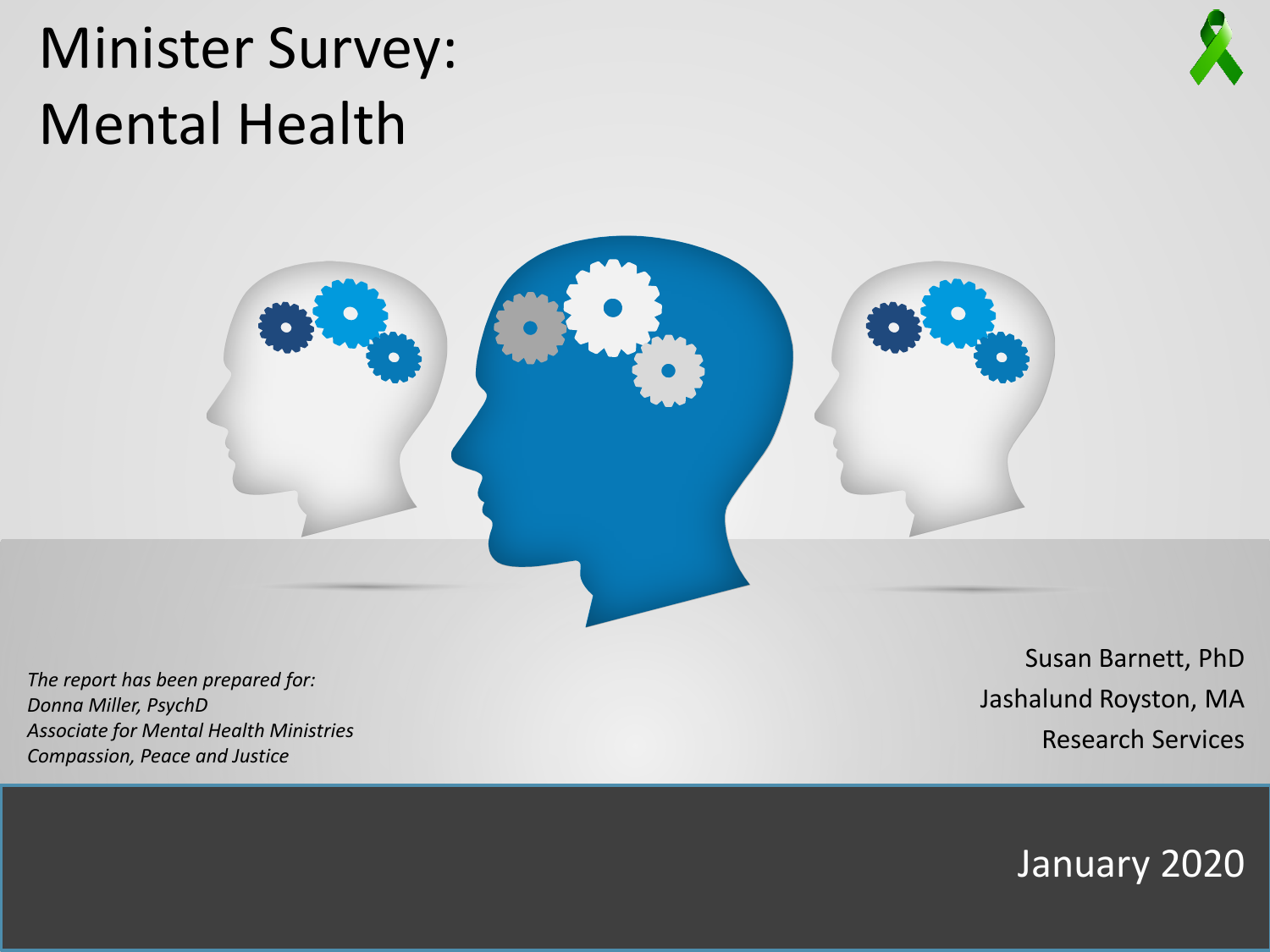In general, how would you describe your mental health? *N=3,838*



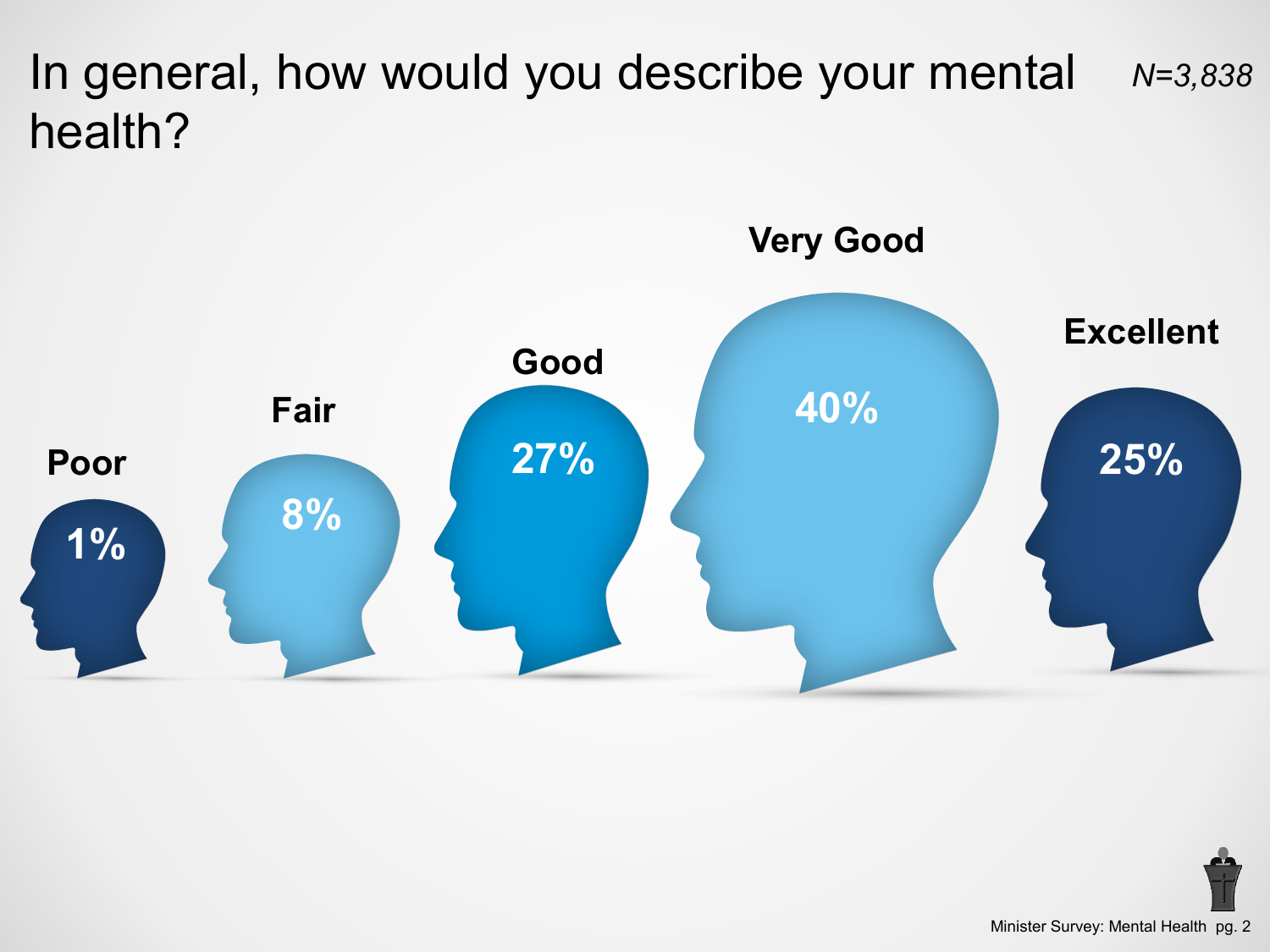#### Percentage of ministers who view themselves as *less than capable* to respond to the following situations: *N=3,191*

#### **Capabilities**

Honest self-assessment is valuable for everyone. It is unrealistic to think that all ministers are equally capable in all dynamics of ministry. Understanding your abilities allows you to think about those skills that can be improved and to know when it is best to allow another colleague more skilled in that area to provide the care. With that, ministers were asked about their effectiveness in their ministry

Using a 5-point scale of *not at all capable* to *very capable*, most ministers give themselves a score of 4, that is, capable of providing effective ministry with few ministers saying that they are *very capable*.

| 32% | A person comes to me asking where to get help with a mental health<br>problem                                                                                                              |
|-----|--------------------------------------------------------------------------------------------------------------------------------------------------------------------------------------------|
| 43% | A person confides in me that s/he is feeling suicidal                                                                                                                                      |
| 42% | A person asks for help with drug or alcohol addiction                                                                                                                                      |
| 55% | A person with visible signs of mental illness or substance misuse<br>attends an event that is part of my ministry                                                                          |
| 41% | A family member comes to me with concerns about a loved one with<br>signs of mental illness, suicidal feelings, or addiction                                                               |
| 54% | A colleague shows signs of a mental health problem or substance<br>misuse                                                                                                                  |
| 46% | Pastoral care in the aftermath of a traumatic event such as the suicide<br>of someone involved in my ministry or a hate crime, mass shooting, or<br>natural disaster in my local community |
| 45% | A leader of a youth ministry in which I am involved comes to me with<br>concerns about the mental health of a young person involved in the<br>ministry                                     |
| 36% | I face a mental health challenge myself                                                                                                                                                    |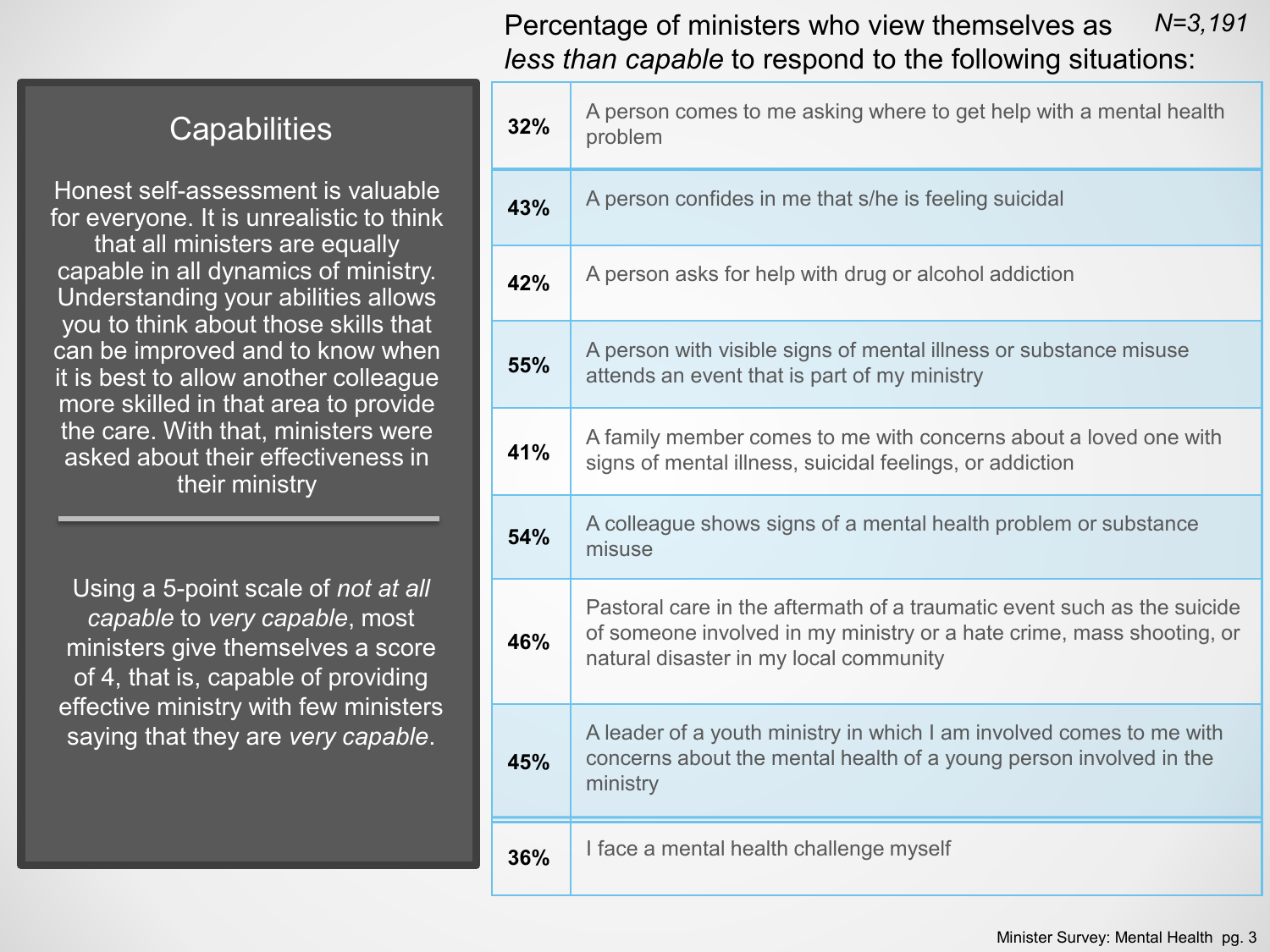# Resources ministers would find helpful…

*N=3,231*

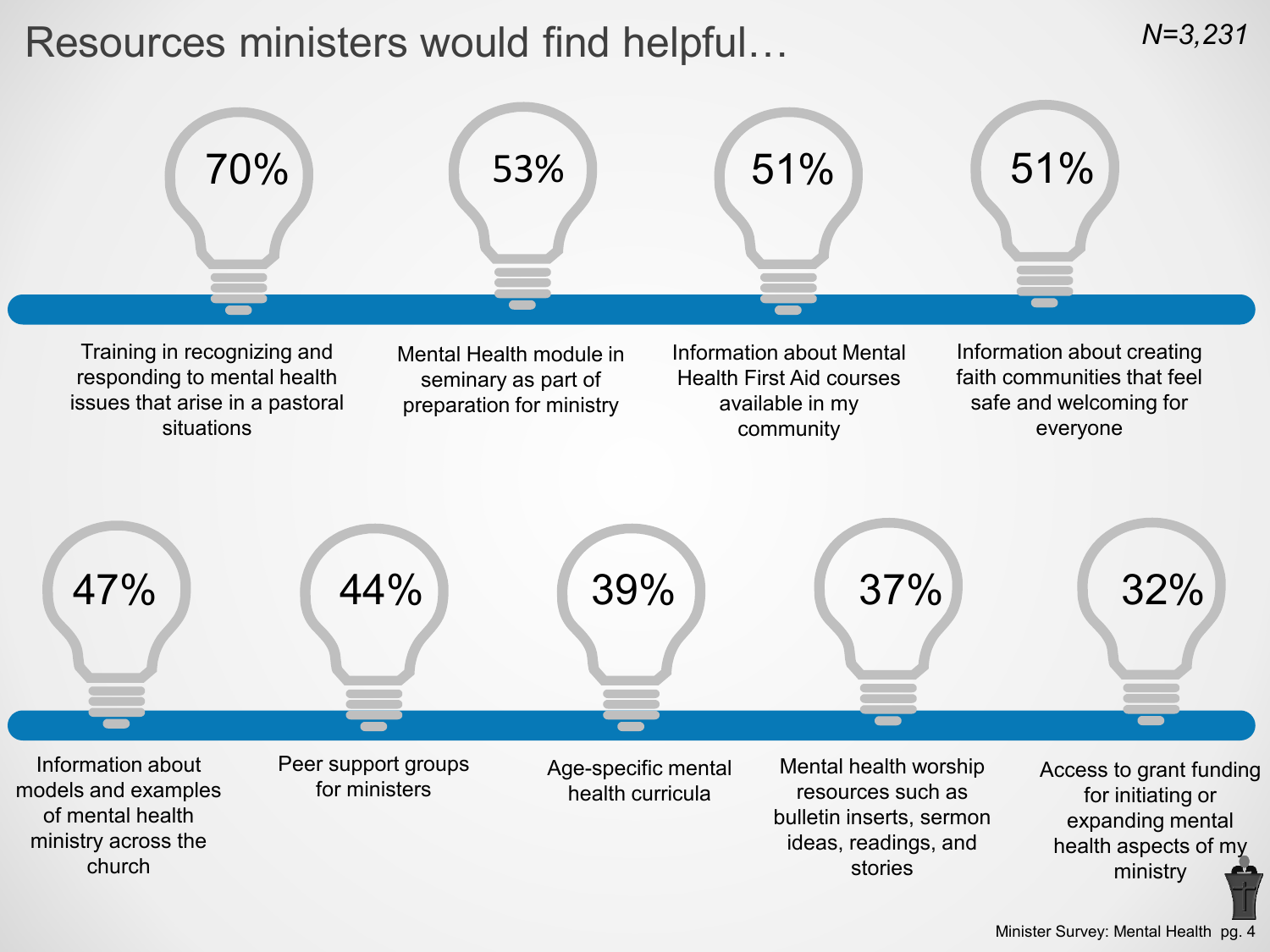# On a Scale of "0" to "10"…

How would you rate access to mental health services in your local community?\* *N=3,713*

6

How welcoming do you think people with mental health challenges would rate the activities of your ministry?\*\* *N=3,090*

6

*\* "0" meaning no access and "10" meaning excellent access; Average rating given \*\* "0" meaning not at all welcoming and "10" meaning extremely welcoming; Average rating given*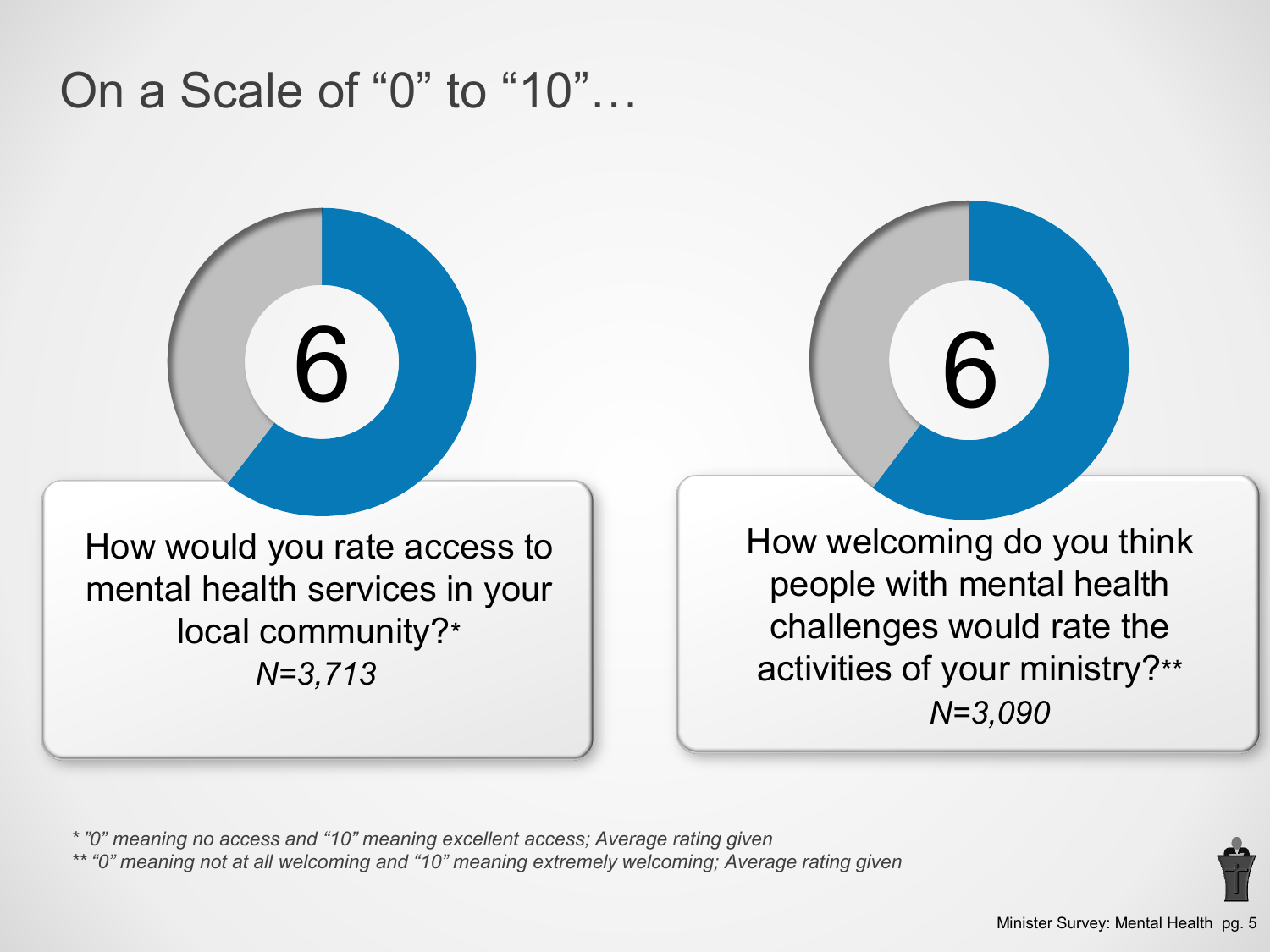## Where have you received training doing ministry with people with mental illness?



Minister Survey: Mental Health pg. 6